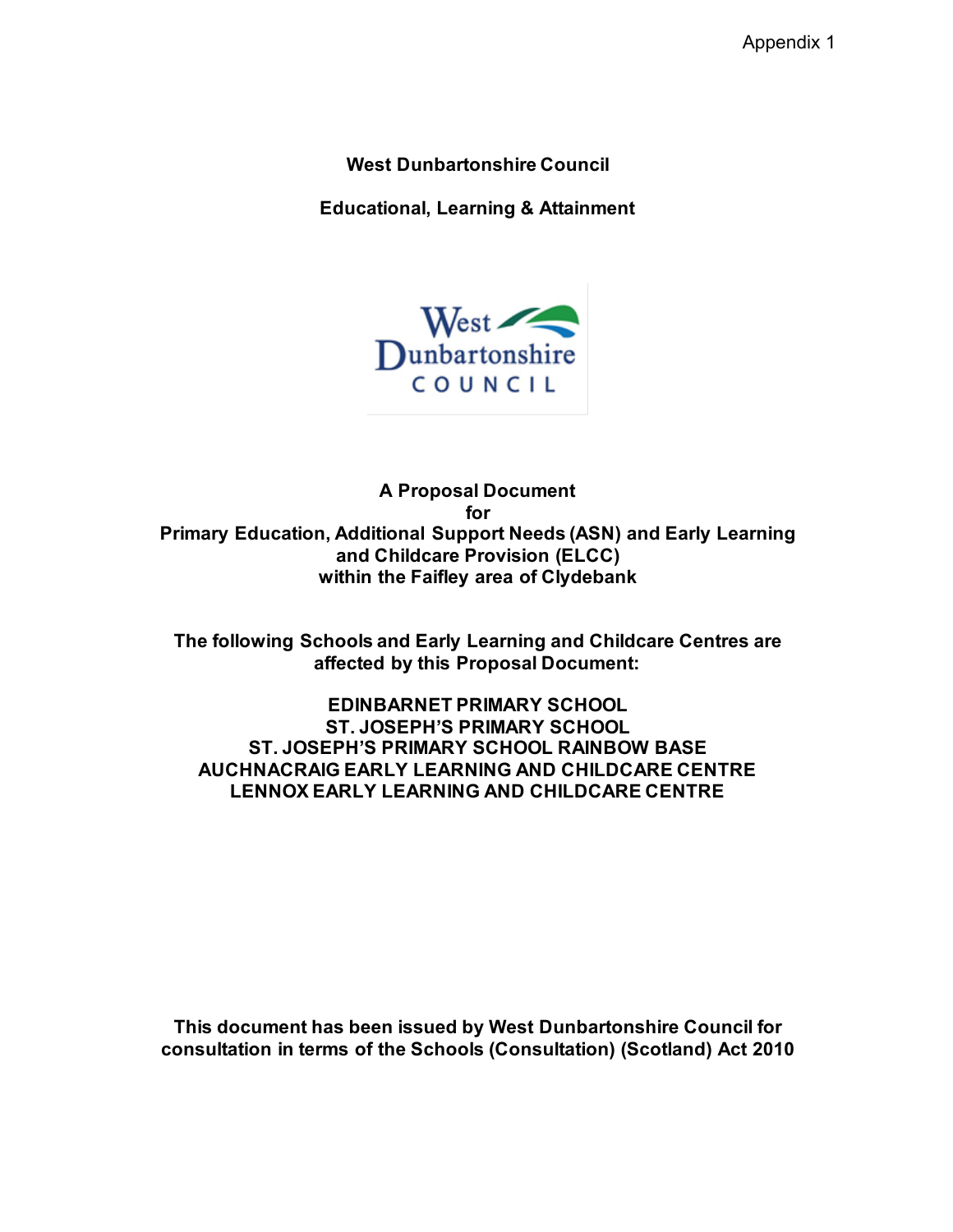## **1. Introduction**

- **1.1** At its meeting on 22nd September 2021, the Educational Services Committee of West Dunbartonshire Council is asked to approve:
	- a) the launch of the statutory consultation document by the Chief Education Officer under the terms of the Schools (Consultation) (Scotland) Act 2010 on the proposal to construct co-located replacements for St Joseph's Primary School, St Joseph's Rainbow Base and Edinbarnet Primary School, together with a new ELCC to replace Auchnacraig and Lennox ELCCs, and also provide a Community Library and Community space within the new campus to be located on the site of the current St Joseph's Primary School;
	- b) agree that a report outlining the results of the consultation and making appropriate recommendations be presented to the meeting of the Educational Services Committee on 9<sup>th</sup> March 2022.

# **2. The Proposal**

- **2.1** West Dunbartonshire Council is proposing, subject to approval from Education Services Committee and the outcome of the consultation process:
	- from August 2025, the cessation of educational provision in the current buildings housing Edinbarnet and St Joseph's Primary Schools, St Joseph's Rainbow Base and closure of Auchnacraig and Lennox Early Learning and Childcare Centres (ELCCs);
	- the establishment of a new educational campus on the current St Joseph's School site comprising co-located new-build replacements for Edinbarnet and St Joseph's Primary Schools, St Joseph's Rainbow Base and a new Early Learning and Childcare Centre ( ELCC ) to replace Auchnacraig and Lennox ELCCs and to also include a Community Library and community space;
	- the pupils and staff of Edinbarnet Primary School, St Joseph's Primary School, St Joseph's Rainbow Base, and the children and staff of Auchnacraig and Lennox ELCC will remain in their existing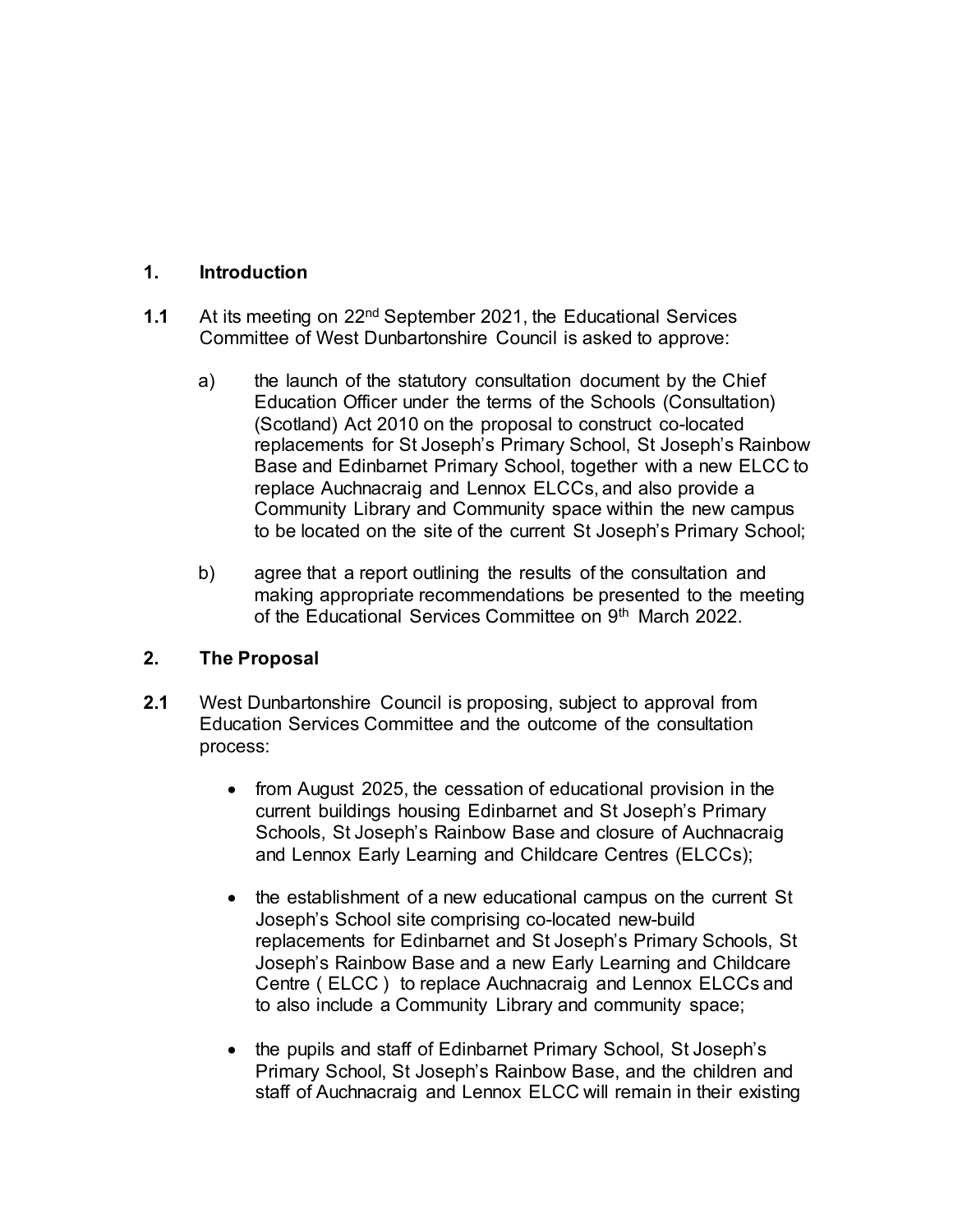buildings during the construction period on the St Joseph's existing site;

- the new campus to open in the Autumn of 2025 or as soon as possible thereafter.
- **2.2** A map identifying the locations of the 4 affected establishments is included as Appendix 1.

# **3. Background to the Proposal**

- **3.1** In line with our Learning Estate Strategy, West Dunbartonshire Council is making significant progress in improving the schools estate and by the end of school session 2020/21, had moved over 9,000 pupils from older properties that prove more difficult to provide a modern curriculum experience as well as to maintain into new, purpose-built or substantially refurbished educational establishments.
- **3.2** Presently, a new Renton Campus incorporating a new Renton Primary School, Renton Early Education & Childcare Centre and Leven Base is under construction over 2 phases. Following the principle that children remain in their current building during construction of the new building, phase 1 sees the completion of the new build presently being built in the grounds of the existing school, with phase 2 demolishing the existing school building to form new external learning and play space (including a new all weather MUGA pitch) with final completion due in July 2022.
- **3.3** The improvements in the learning environments in the new builds and other educational establishments promotes and encourages imaginative and innovative learning and teaching thereby increasing attainment and achievement. This in turn leads to the strategic objective of a strong local economy and increased employment opportunities.
- **3.4** The joint Scottish Government & COSLA report School Estate Strategy: "Building Better Schools" published in 2009, indicated that it expects local authorities to move as many pupils and young people as possible from school buildings which have Condition ratings of D (Bad) or C (Poor) to buildings with Condition ratings of A (Good) or B (Satisfactory). Scottish Government investment support has been made available for such improvements.
- **3.5** West Dunbartonshire has the commitment to ensure all of our children are educated in buildings that meet 'Category A or B' as described by the Scottish Government. Notwithstanding the vast improvements in the school estate, there remains, within the primary school estate, establishments that over time could find themselves with a condition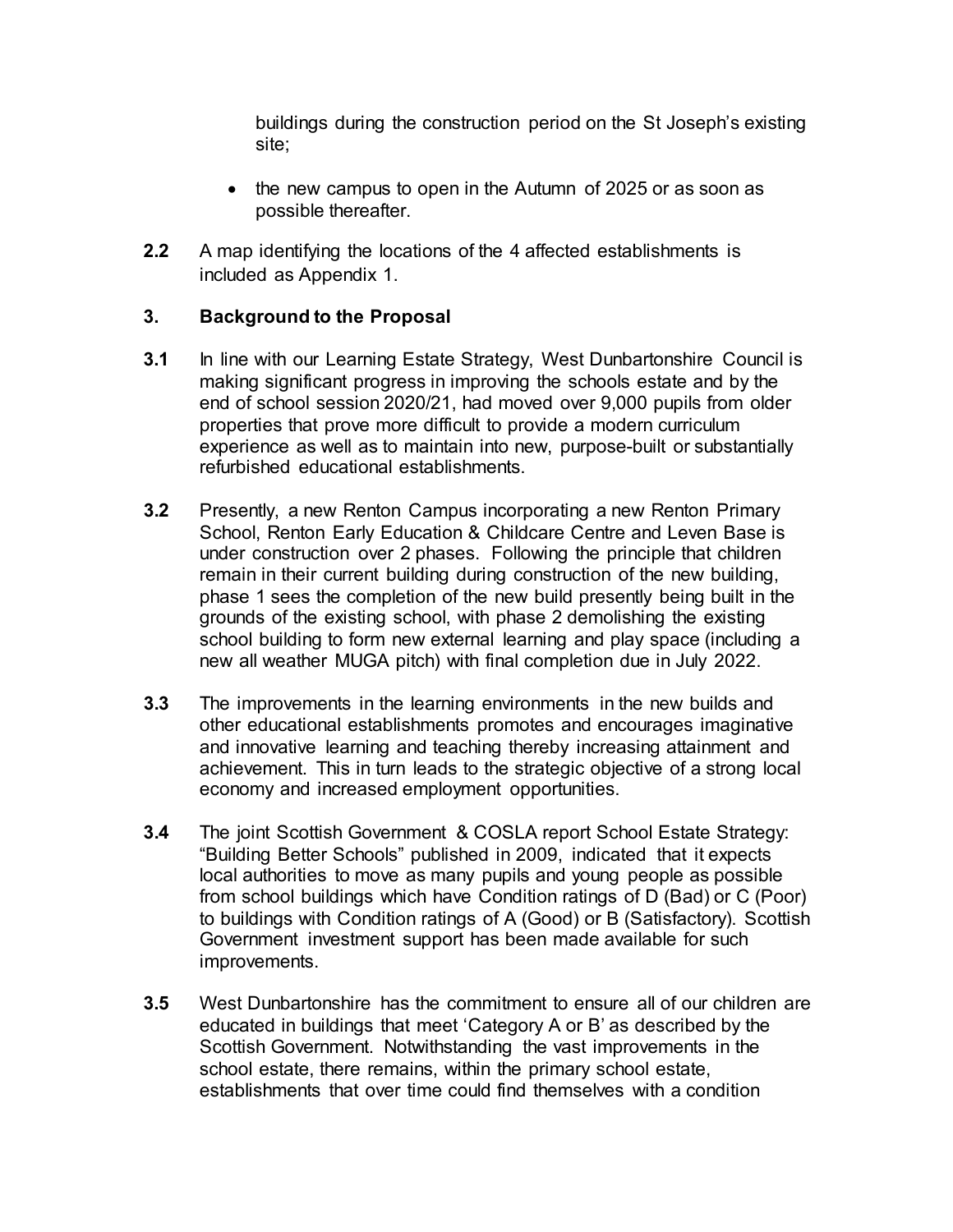rating of C (Poor). The suitability of older educational establishments for a modern curriculum is also challenging, and therefore it is clear that, for both educational and financial reasons, it is beneficial for the Council to consolidate and modernise its learning estate by a process of co-location, new build and closure.

- **3.6** The Learning Estate Project Board and Strategic Asset Management Team consider a range of options for improving the learning estate, including: school condition and suitability, roll and occupancy level; potential for refurbishment; location and potential for amalgamation, closure or co-location; potential for co-location of school(s) and ELCC; and availability of suitable or existing sites for new builds, preferably in the ownership of the Council.
- **3.7** West Dunbartonshire Council's Learning Estate Strategy identified the replacement of the existing Primary Schools and ELCC buildings in Faifley as one of its priorities. This decision was based on the condition and suitability of the four buildings, and the ongoing costs to maintain them with a condition rating of B (Satisfactory).
- **3.8** During informal engagement with all the primary school communities and wider community in Faifley, conducted between summer 2020 and spring of 2021, support was expressed across the community for the idea of colocation of denominational and non-denominational primary schools in the area and for the provision of community spaces and a community library.
- **3.9** On 22nd March 2021, Council approved a ten year capital plan which included an allocation of £28.86M for the Faifley Campus schools/ELCC project: £18.42M from the Scottish Government's enabling fund via the Scottish Futures Trust and £10.44M from the Council's Capital Programme.
- **3.10** On 9<sup>th</sup> June 2021, the Educational Services Committee:
	- a) Agreed that the St Joseph's Primary site be taken forward as the potential campus provision and authorised the Chief Education Officer to progress with preparation for the Statutory Consultation process to be launched at a future Educational Services Committee;
	- b) Agreed that a report outlining the results of the consultation and making appropriate recommendations be presented to a future meeting of the Educational Services Committee.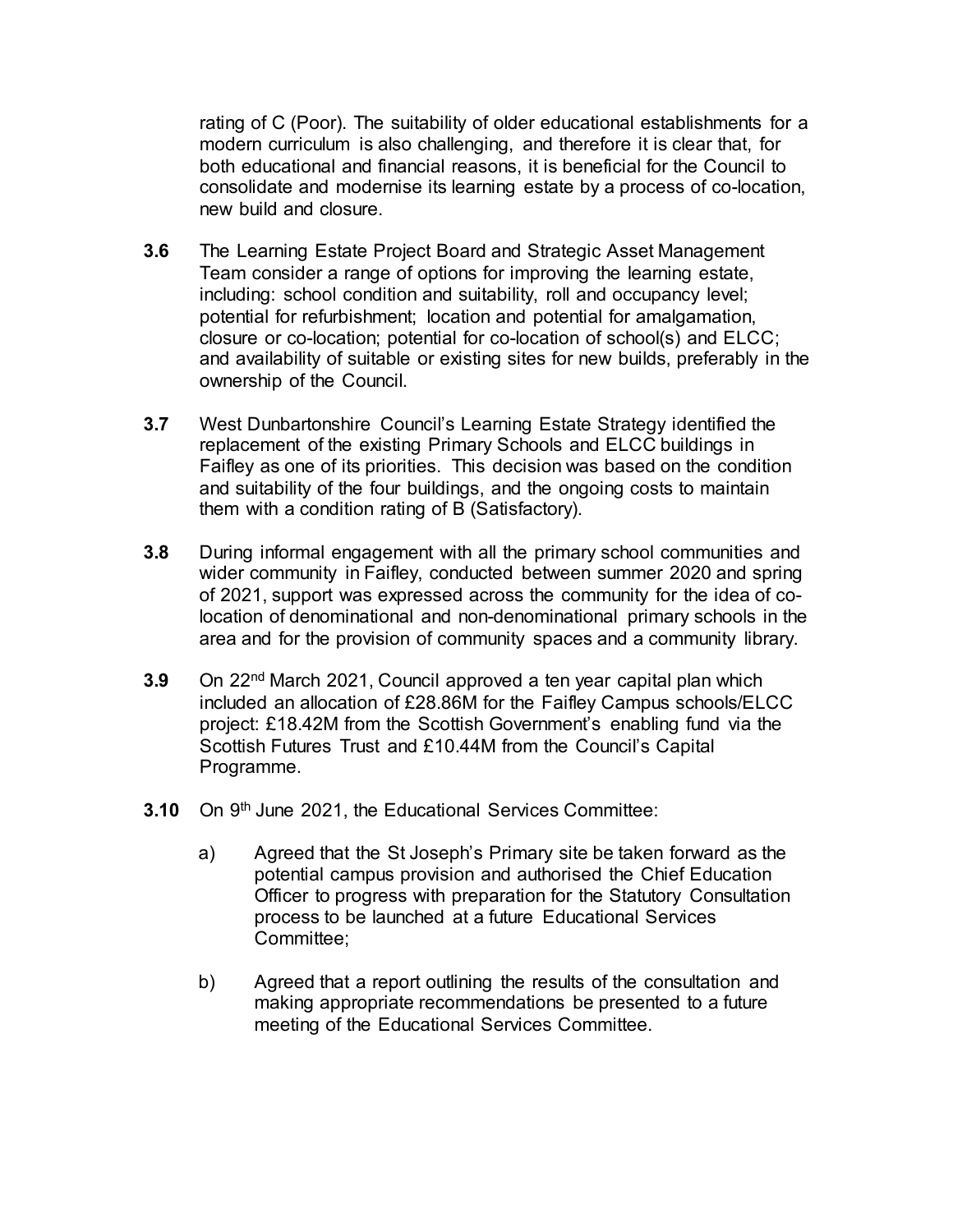- c) Noted that the Learning Estate Board  $30<sup>th</sup>$  March 2021, agreed to progress with adopting hub West Scotland as the preferred route to market;
- d) Noted that the present St Joseph's site has been identified as the most appropriate site following an Options Appraisal exercise;
- e) Authorised the Chief Education Officer to develop the design and thereafter tender the same through hub West Scotland procurement route with a report being brought to a future Tendering Committee to allow the contract to be placed following the conclusion of both the Statutory Consultation process and the Council obtaining suitable offer of grant funding from the Scottish Government;
- f) Authorised that further site investigations be undertaken on the St Joseph's site;
- g) Noted that, following completion of the further site investigations, a further report will be tabled at a future Educational Services Committee detailing the results of the site investigations and seeking authority to commence statutory consultation under terms of the Schools (Consultation) (Scotland) Act 2010; and
- h) Authorised the Chief Education Officer, in consultation with the Chief Finance Officer and the Manager of Legal, Democratic and Regulatory Services to procure the necessary technical, legal and financial support through the Scottish Futures Trust (SFT) Framework Agreement.

#### **4 Current Position**

**4.1** Edinbarnet Primary School is located within the Faifley area of Clydebank. It was constructed in 1958 and has the capacity to accommodate 462 pupils. Its roll at the last census date of September 2020 was 228 pupils, with an occupancy rate of 49%. However, projections indicate that this figure is likely to decline over the following years:

| 2023 | 2024 | 2025 | 2026 | דממפ<br>2027 | 2028 | 2029 | 2030 | 2031 |
|------|------|------|------|--------------|------|------|------|------|
| 202  | 188  | 74   | 168  | 169          | 165  | 164  | 163  | 164  |

**4.2** The building is a traditional school structure in satisfactory/poor physical condition (condition rating B/C). Over time, it will be challenging to maintain this condition rating. Its inflexible design makes it less than ideal for modern learning and teaching methods and the delivery of a 21<sup>st</sup> century curriculum.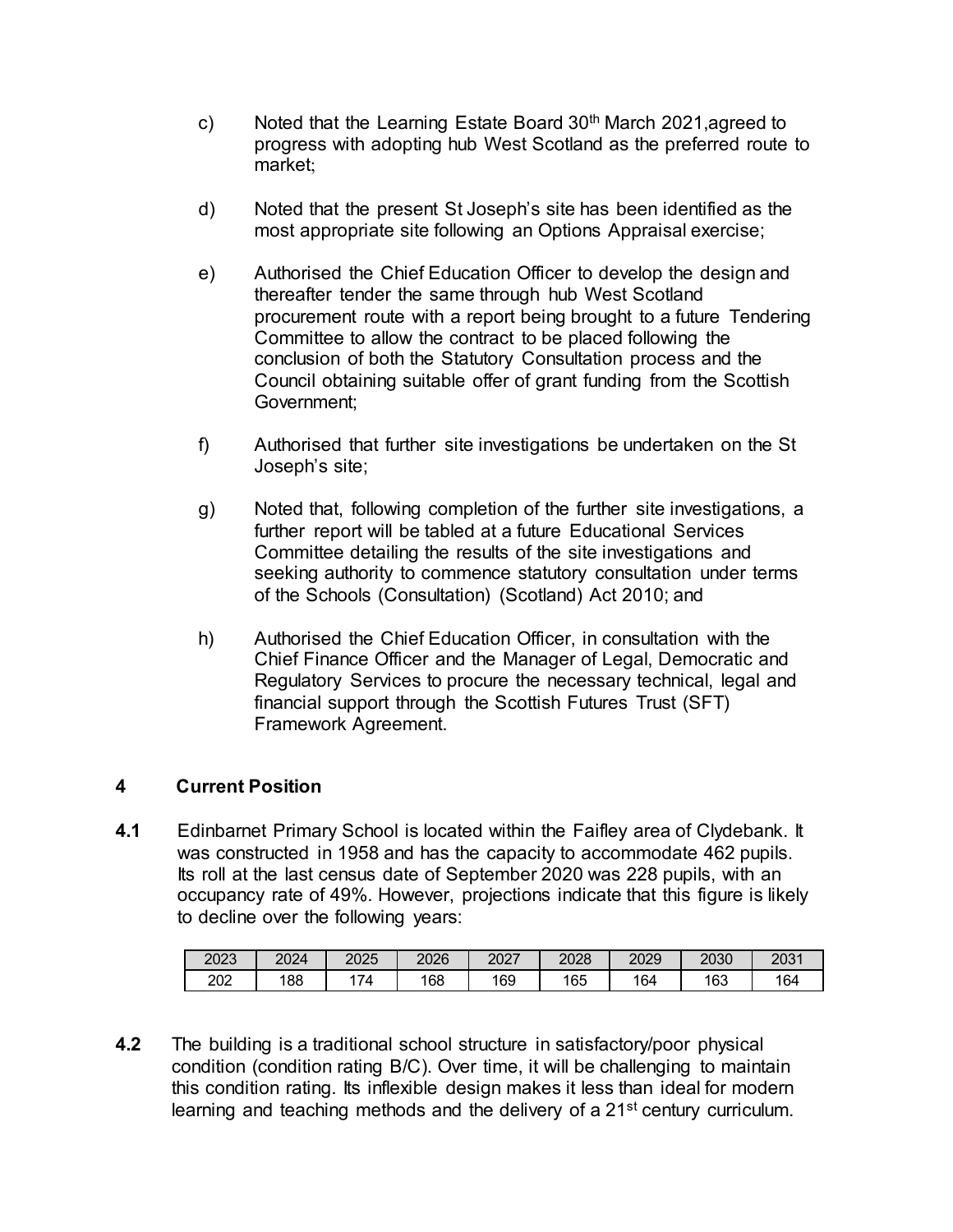**4.3** St Joseph's Primary School is located in the Faifley area of Clydebank. It was constructed in 1959 and has the capacity to accommodate 441 pupils. Its roll at the last census date of September 2020 was 191 pupils, with an occupancy rate of 43%. However, projections indicate that this figure is likely to increase over the following years:-

| 2023 | 2024      | 2025 | 2026 | 2027 | 2028 | 2029 | 2030 | ⊿ר∩ר<br>ZUJ 1 |
|------|-----------|------|------|------|------|------|------|---------------|
| 188  | 404<br>'৬ | 203  | 206  | 206  | 204  | 204  | 204  | 205           |

- **4.4** The building is a traditional school structure in satisfactory physical condition (condition rating B). Over time, it will be challenging to maintain this condition rating. Its inflexible design makes it less than ideal for modern learning and teaching methods and the delivery of a 21st century curriculum.
- **4.5** The Rainbow ASN Base, principally for pupils with autistic spectrum (ASD) from across West Dunbartonshire Council, is housed within St Joseph's Primary and managed by the head teacher of St Joseph's Primary. Whilst the space it accommodates has been adapted from spare capacity in the St Joseph's building, the building was not originally designed for pupils with Additional Support Needs (ASN). This causes significant issues in delivering the curriculum and care for vulnerable children and this proposal would provide the opportunity for the Council to provide a purpose built educational provision.
- **4.6** The main components influencing the above projections for both Edinbarnet and St Joseph's Primary Schools are:
	- There is out migration in the primary sector across Clydebank (0.69%) three year average);
	- If the campus is built on the St. Joseph's site and both the Edinbarnet and Skypoint sites are disposed for housing, there will be approximately 250 new houses built in the Faifley area;
	- There is a trend to apply for placing requests for schools outwith this area (based on data from the past 3 years, on average 16 children per year from Faifley schools' catchment areas are attending schools outside these catchment areas);
	- Therefore the overall trend in the projection for this locality is a declining one from the current position.
- **4.7** Auchnacraig ELCC is currently located within the Edinbarnet Primary School campus. It was constructed in 1966 and is registered for 126 3-5 year olds. The building is in poor physical condition (condition rating C), and whilst the building has been internally decorated to a high standard to provide 1140 hours, the layout which was the original Edinbarnet Primary School in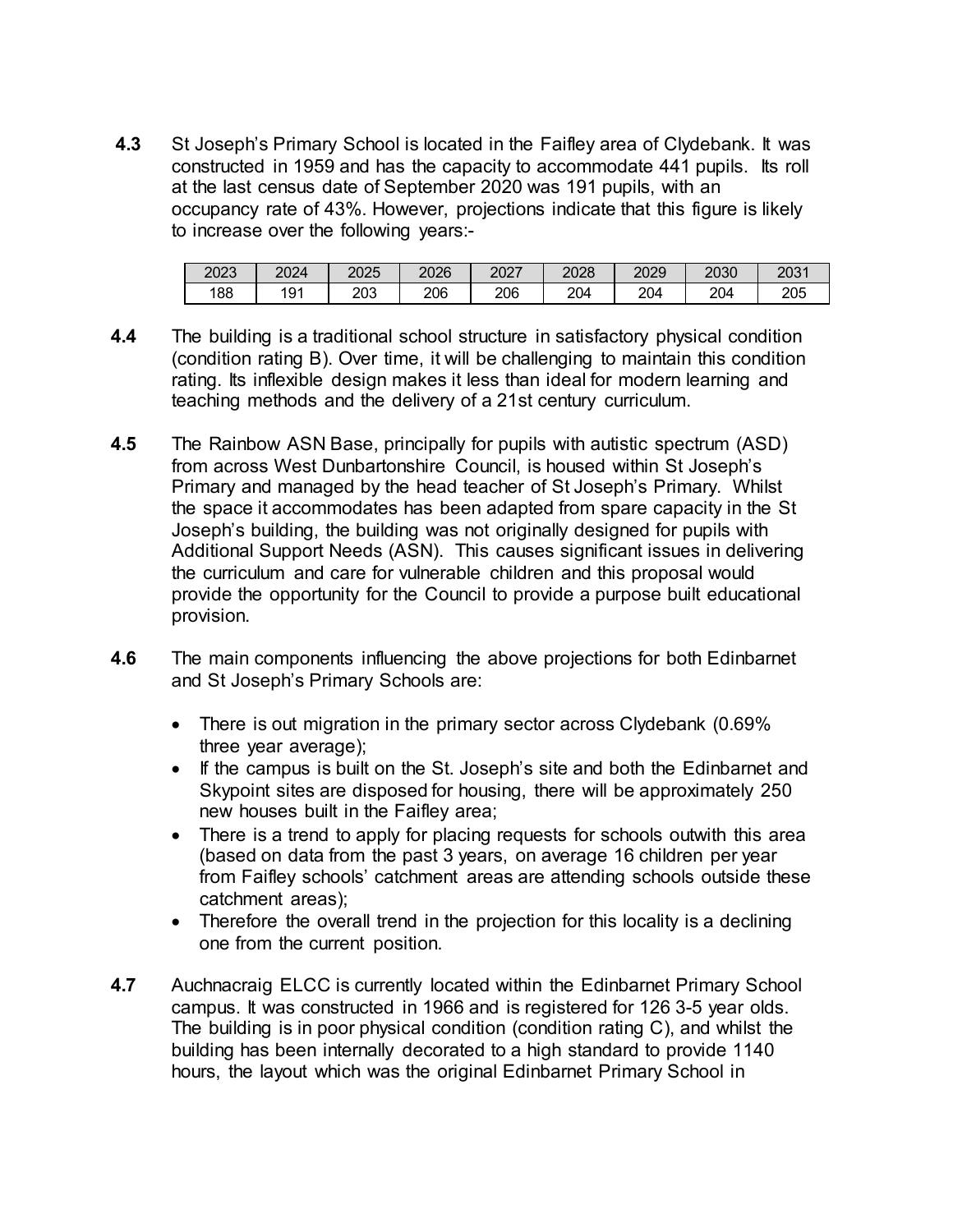traditional classrooms, makes it less than ideal for modern approaches to play and early learning.

**4.8** Lennox ELCC is located in Lennox Drive, Faifley. It was constructed in 1971 when pre-school education was being expanded, and is registered for 55 children comprising: 15 children 0-2 years old and 40 children 2 years to under 4 year olds. The building is in a satisfactory physical condition (condition rating B), however over time it will be challenging to maintain this condition rating. Although purpose built for 3-5 year olds; it does not meet design required for babies and toddlers in spite of attempts to modify internally.

# **5 Proposed new Campus**

#### **5.1 Proposed site**

- **5.1.1** Following careful consideration of a range of options, and as a result of an Options Appraisal exercise, the Council has identified the current St Joseph's Primary School site as the preferred site for the new campus, Community Library and Community space.
- **5.1.2** The main reasons for the choice of this site are:
	- the site is already within the Council's ownership;
	- the suitable size, ground conditions, topography and the availability of utility services on the site;
	- the site is located next to St Joseph's RC Church, with which St Joseph's Primary School has long-standing and strong connections;
	- the other considered sites would attract significant additional costs to the development of the locations due to decant of children and staff, rental of modular buildings for any decant and disruption to education and learning, staff and children.
- **5.1.3** The children and staff from St Joseph's Primary and St Joseph's Rainbow Base will remain in the existing building for the duration of the construction phase of the new campus, as will all of the Edinbarnet, Auchnacraig and Lennox children and staff; similar to the current new Renton Campus arrangements.

# **5.2 Proposed Facilities**

**5.2.1** Facilities will require to accommodate 126 3 - 5 year olds, 15 0 - 2 year olds and 40 2 year olds to under 4 year olds in the ELCC and 420 pupils in the primary schools with 36 pupils in the ASN Base.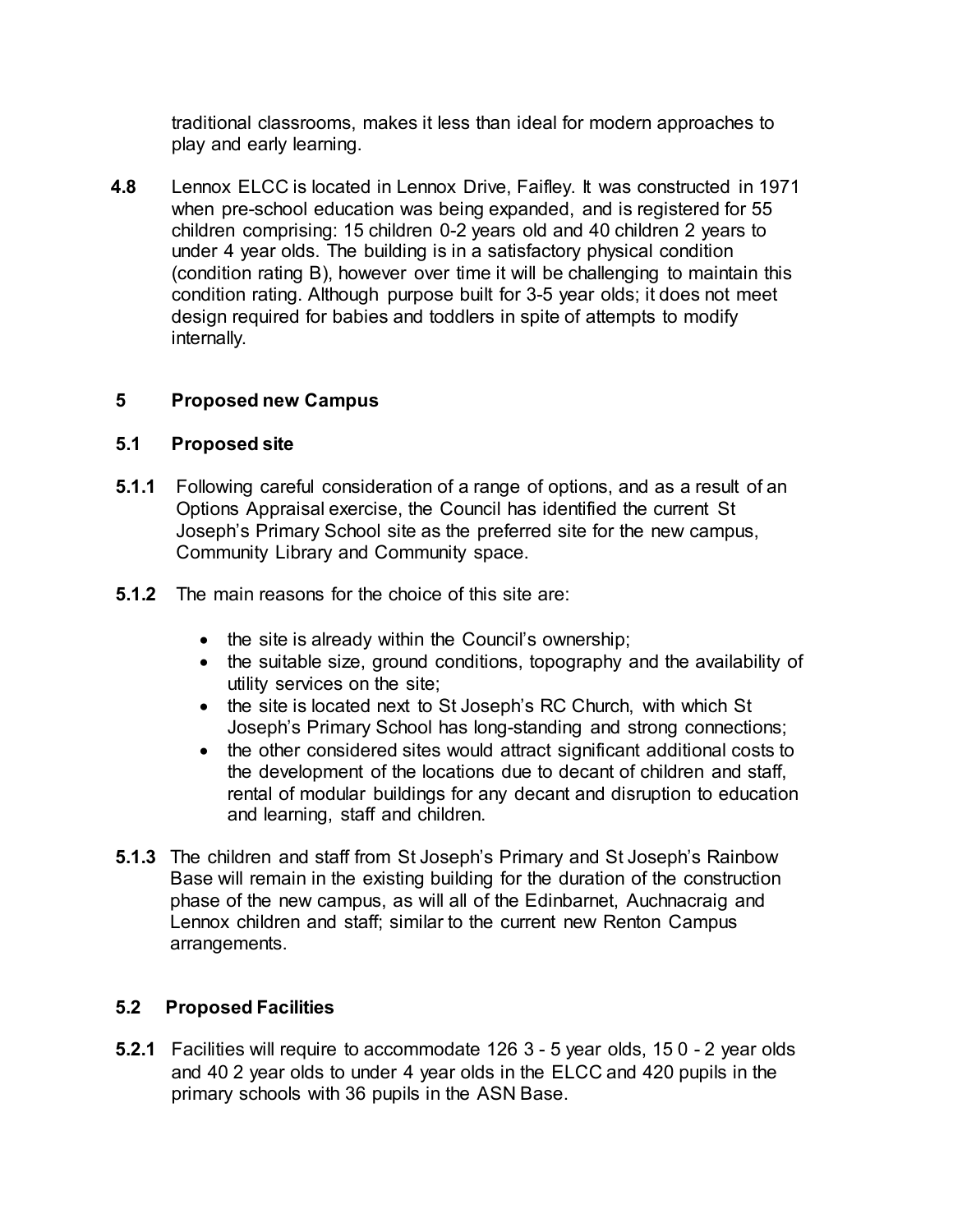- **5.2.2** The draft accommodation schedule for the new campus is currently under development. However it should be noted that modern purpose built educational accommodation is the default position, something we have much experience of based on current and recent projects. In particular the educational, care and welfare provisions at The Rainbow Base will be planned with the complex needs of their children in mind.
- **5.2.3** The two primary schools will continue to operate as separate establishments, with their own teaching and support staff. Discussions with the Archdiocese of Glasgow will ensure that the plans for the co-location of the two schools are in accordance with the Catholic Church's protocols for co-located establishments.
- **5.2.4** The new Early Learning and Childcare Centre, the name of which is still to be determined, will operate as a single establishment. A single service for children aged 0 to 5 years with the benefit of not transitioning to a separate building in the north side of Faifley as they do at present when moving from Lennox to Auchnacraig.
- **5.2.5** The campus will house a Community Library and Community space, which will be subject of future engagement, outwith the scope of this statutory consultation.

#### **6 Educational Benefits Statement**

#### **6.1 Introduction**

- **6.1.1** West Dunbartonshire Council believes this proposal will provide a range of educational benefits and enhance the Council's efforts to meet statutory obligations enshrined in:
	- the Education (Scotland) Act 1980;
	- the Standards in Scotland's Schools etc. Act 2000;
	- the Local Government in Scotland Act 2003:
	- the Education (Additional Support for Learning) (Scotland) Act 2004;
	- the Educational (Additional Support for Learning) (Scotland) Act 2009;
	- the Equality Act 2010;
	- Early Learning and Childcare Statutory Guidance and Care Commission requirements; and
	- the Children and Young People (Scotland) Act 2014.
- **6.1.2** The proposal is aligned to the UN Convention on the Rights of the Child which affirms that every child regardless of race, gender or disability has a right to an education and to develop his or her fullest possible potential.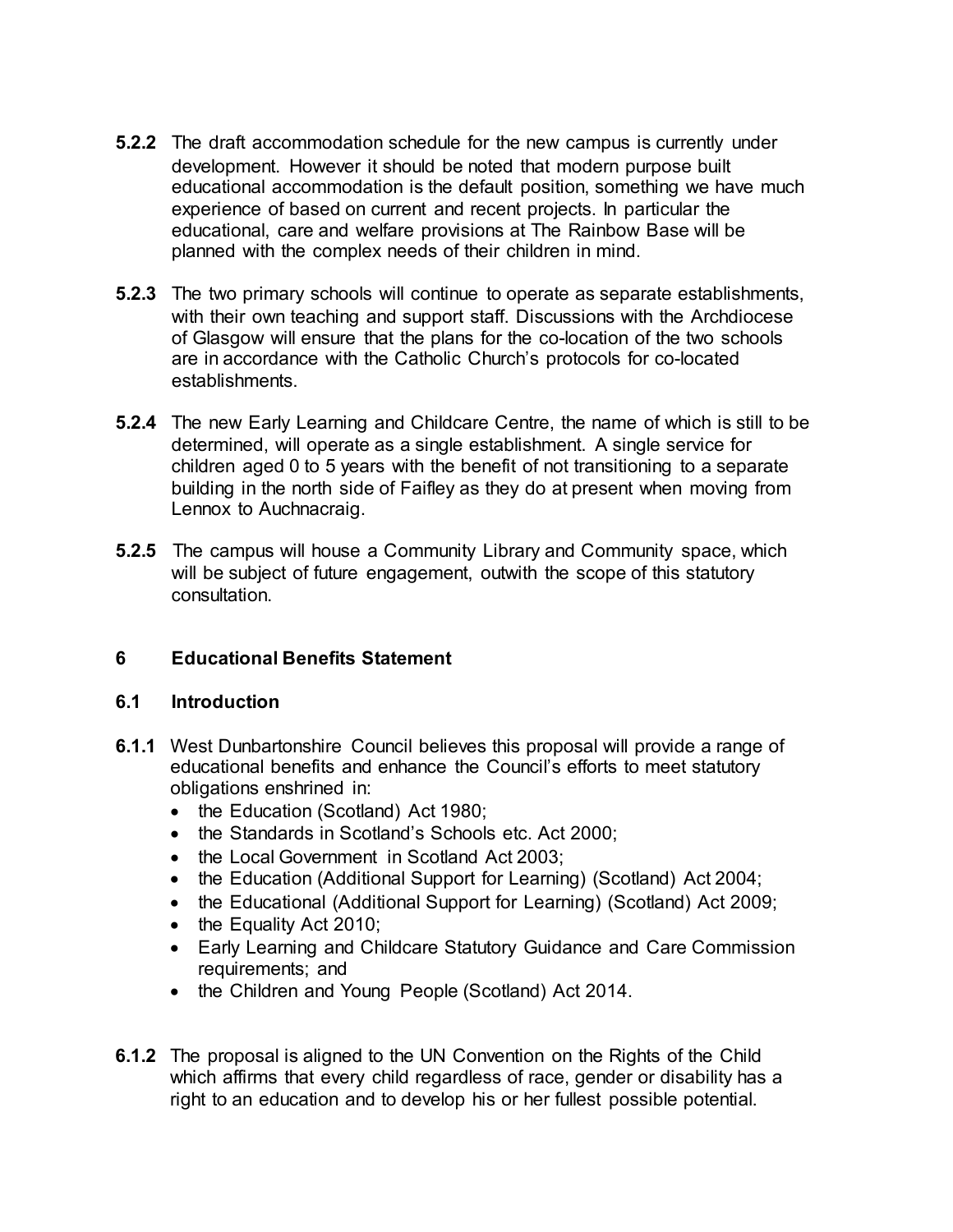- **6.1.3** The new building will provide modern, fit-for-purpose educational facilities which are specifically designed to create a stimulating learning environment. This will be in stark contrast to the existing buildings which prove challenging to deliver a 21<sup>st</sup> century curriculum.
- **6.1.4** The new campus will be designed to provide a fully accessible and inclusive environment to accommodate the needs of all users of the building. With natural flow progression through the learning cycle from early years to senior primary stages and including pupils attending the ASN Base to fully meet the principles of inclusion.
- **6.1.5** The new campus will be designed to meet the guidance provided by 'Realising the Ambition: Being Me' to guide and support those who work with babies and children in the early learning and childcare sector and into the early years of primary school to promote play pedagogy within a creative, imaginatively resourced ELC and schools.
- **6.1.6** The facilities will support the delivery of Curriculum for Excellence by providing an environment conducive to nurturing successful, confident and responsible young people who are able to learn and apply their learning in ways that will help them to reach their full potential and respond to the variety and pace of change they will encounter in today's and tomorrow's world. The facilities will be constructed in accordance with the latest building standards and regulatory requirements relating to building design, providing a variety of accommodation to deliver experiences across all eight curriculum areas.
- **6.1.7** The design guidance 'Space to Grow' will be used to apply the design principles necessary for high quality ELC.

#### **6.2 Likely effect of proposal on pupils currently attending St Joseph's and Edinbarnet Primary Schools and Auchnacraig and Lennox ELCCs**

- **6.2.1** There are a number of educational benefits associated with the design of the two new primary schools:
	- Modern, dedicated and multi-purpose spaces, designed to deliver all areas of Curriculum for Excellence and to encourage innovative and flexible teaching and effective learning and play pedagogy;
	- education in a comfortable, environmentally efficient, wind- and watertight environment in which the use of natural light is maximised;
	- access to enhanced internal and external sports and play facilities;
	- well planned external areas of the site designed and developed to provide safe, secure and educationally stimulating outdoor environments, where landscaping has been carefully planned to support recreational and play,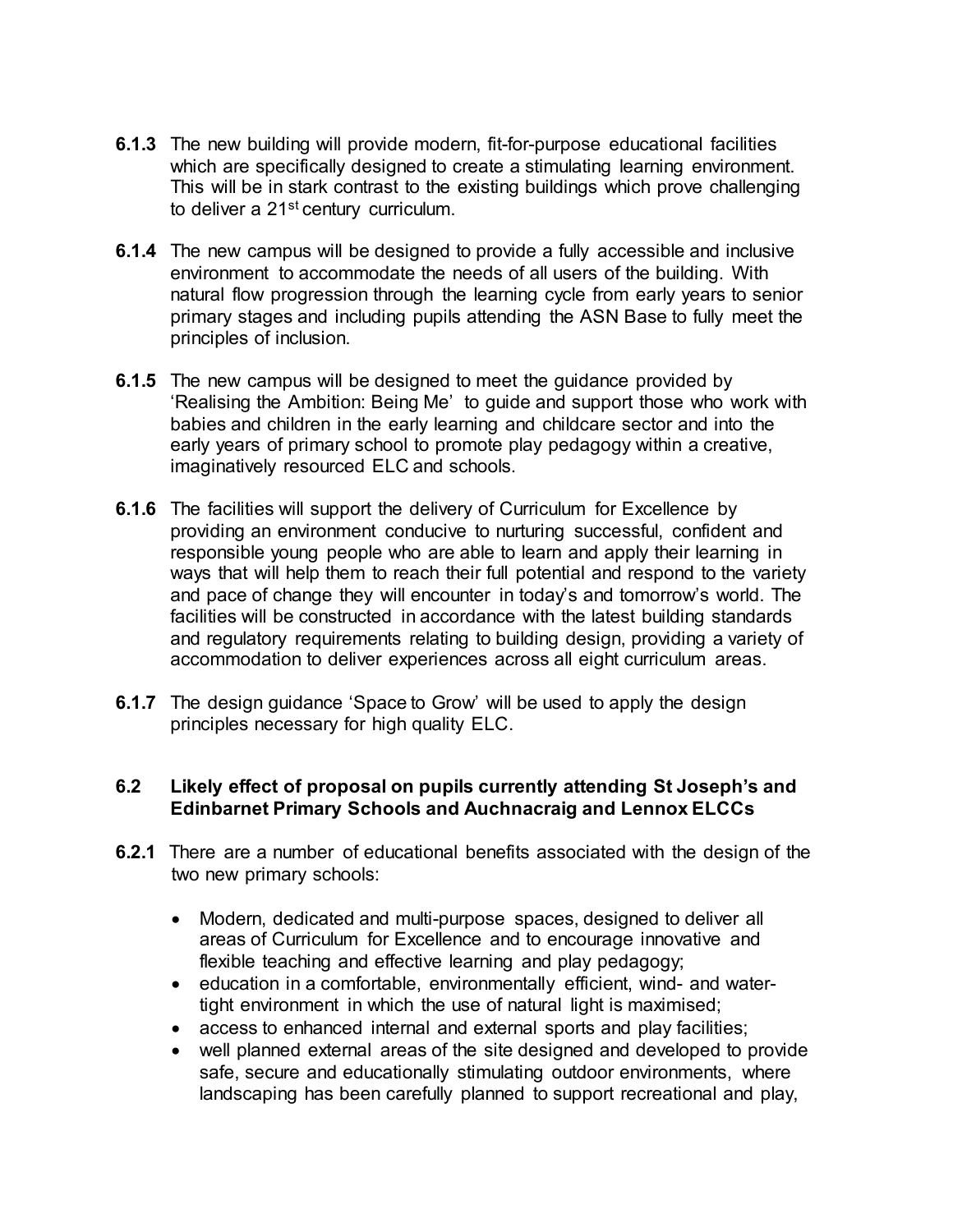including suitable areas of soft and hard landscaping incorporating seating, all weather sports pitch, differentiated play areas and areas capable of being developed by staff and pupils as part of 'grounds for learning' initiatives and other environmental education and outdoor learning opportunities;

- use of well designed social and circulation spaces within the building;
- use of modern toilets and washing facilities;
- an integrated ICT infrastructure, including wireless capability, designed to maximise the use of the latest technology to enhance learning;
- specially designed general purpose and library areas, designed to encourage independent and collaborative learning;
- provision of furniture that is ergonomically designed, age appropriate and provides flexibility to change configuration and support a variety of learning and teaching approaches;
- in the case of the Rainbow ASN Base a range of the most modern and appropriate facilities for the education, support and care needs of the children;
- attractive indoor and outdoor dining facilities, serviced by a modern catering kitchen;
- management, office and staff facilities, suitably located in order to support staff in delivering the curriculum and facilitate a positive school ethos and collegiate working culture;
- integrated infrastructure and storage space, designed to ensure that the functional areas of the school are not compromised and are fully available and accessible for learning and teaching purposes;
- dedicated resource base space incorporating reprographics equipment and other facilities for use by teaching and support staff to support the production of pupil resources;
- a safe and secure campus with controlled entry and CCTV.

Young people attending the new Edinbarnet and St Joseph's Primary Schools will benefit from all of the above features, and as a consequence, their learning and social experience of school and integrated community spaces will greatly improve.

- **6.2.2** Edinbarnet and St Joseph's Primary Schools already enjoy excellent relationships with each other and have engaged in a number of joint sporting, collaborative learning and anti-sectarian projects. Whilst the two schools will continue to operate as separate establishments, the fact that they will share a campus will facilitate the development of similar projects and embed collaborative working in the future.
- **6.2.3** There will also be educational benefits from the professional dialogue among the staff of the two schools and Early Learning & Childcare Centre being enhanced by the fact that they share the same campus. For example, teachers will be able to share ideas for learning and teaching approaches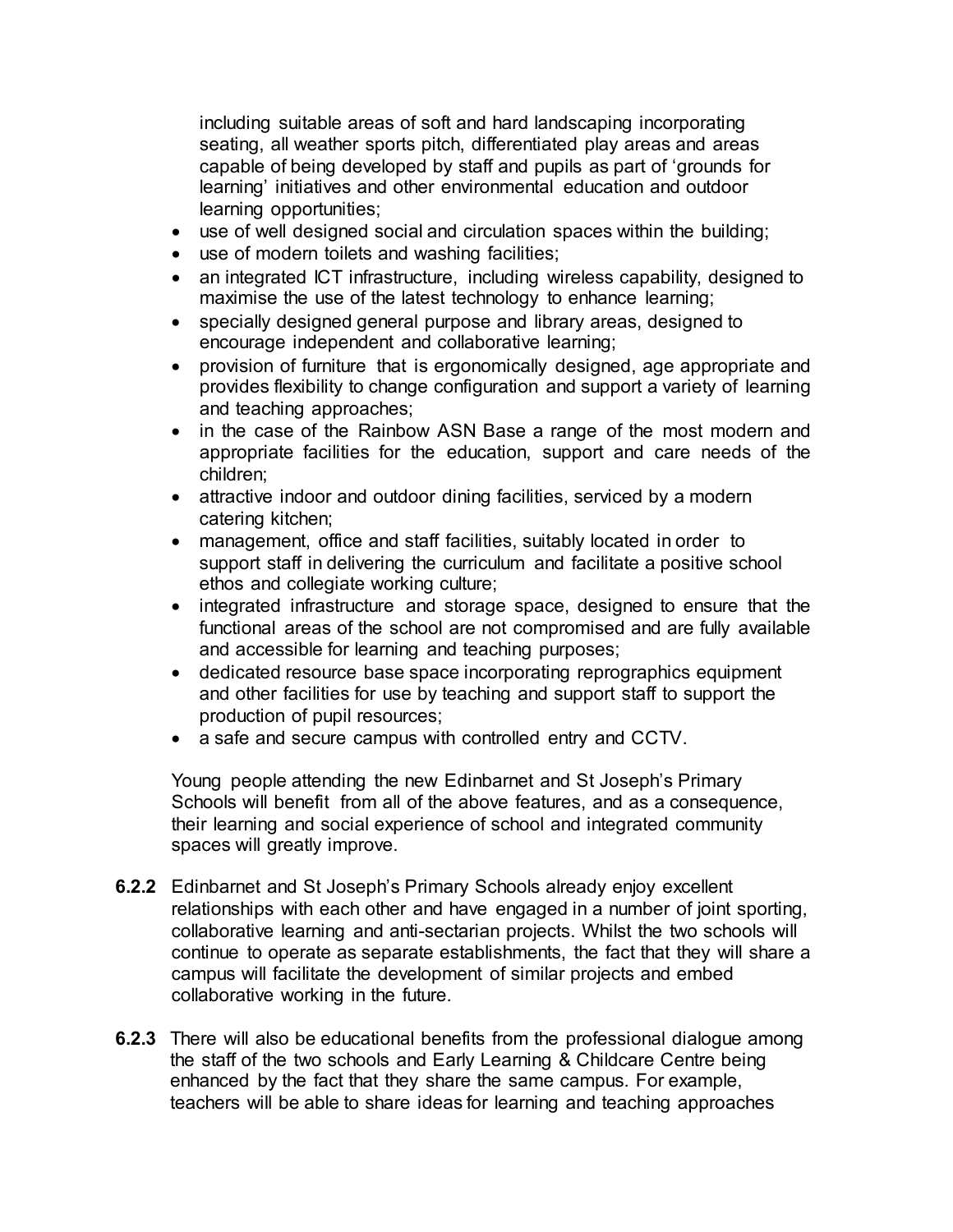within the Campus and children will benefit through their continual learning from nursery stages to senior primary stages in a purpose built environment and in the outdoor spaces.

- **6.2.4** The design of St Joseph's Primary School will contain specific elements focussed on the Catholic ethos of the school and the spiritual dimension of its work.
- **6.2.5** Transition from pre-school to Primary 1 will be enhanced by the fact that the two schools will share their building with a large ELCC. For instance, joint transition projects can operate seamlessly within the same building, removing many operational and administrative barriers.
- **6.2.6** The fact that the new ELCC will be much larger than the two ELCC establishments it is replacing will afford the management team greater flexibility in the deployment of staff and the grouping of children for educational, learning through play activities and free-flow learning and play to the outdoor areas. This is especially important at the early stages, as children continue to learn through play.
- **6.2.7** The co-location of ELC and school will ensure that support for children meets the requirements within the National Standard and the design of the offer of ELC for Funding Follows the Child.

#### **6.3 Likely effect of Proposal on Other Users of the Schools**

- **6.3.1** As part of West Dunbartonshire Council's efficiency measures, the Council has greatly reduced the number of external lets in primary schools, instead concentrating lets in secondary schools which are generally already open in the evenings. Currently, there are no sessional lets in either of the two primary schools affected.
- **6.3.2** Internal lets could be accommodated within the new campus building with the addition of further community lets and use of the Campus integrating it as both an educational and social facility within Faifley.
- **6.3.3** External lets on the MUGA pitch would be dependent on Planning consent.
- **6.3.4** Early Learning and Childcare Centres are not used by community groups.

## **6.4 Likely effect of Proposal on other pupils across West Dunbartonshire schools**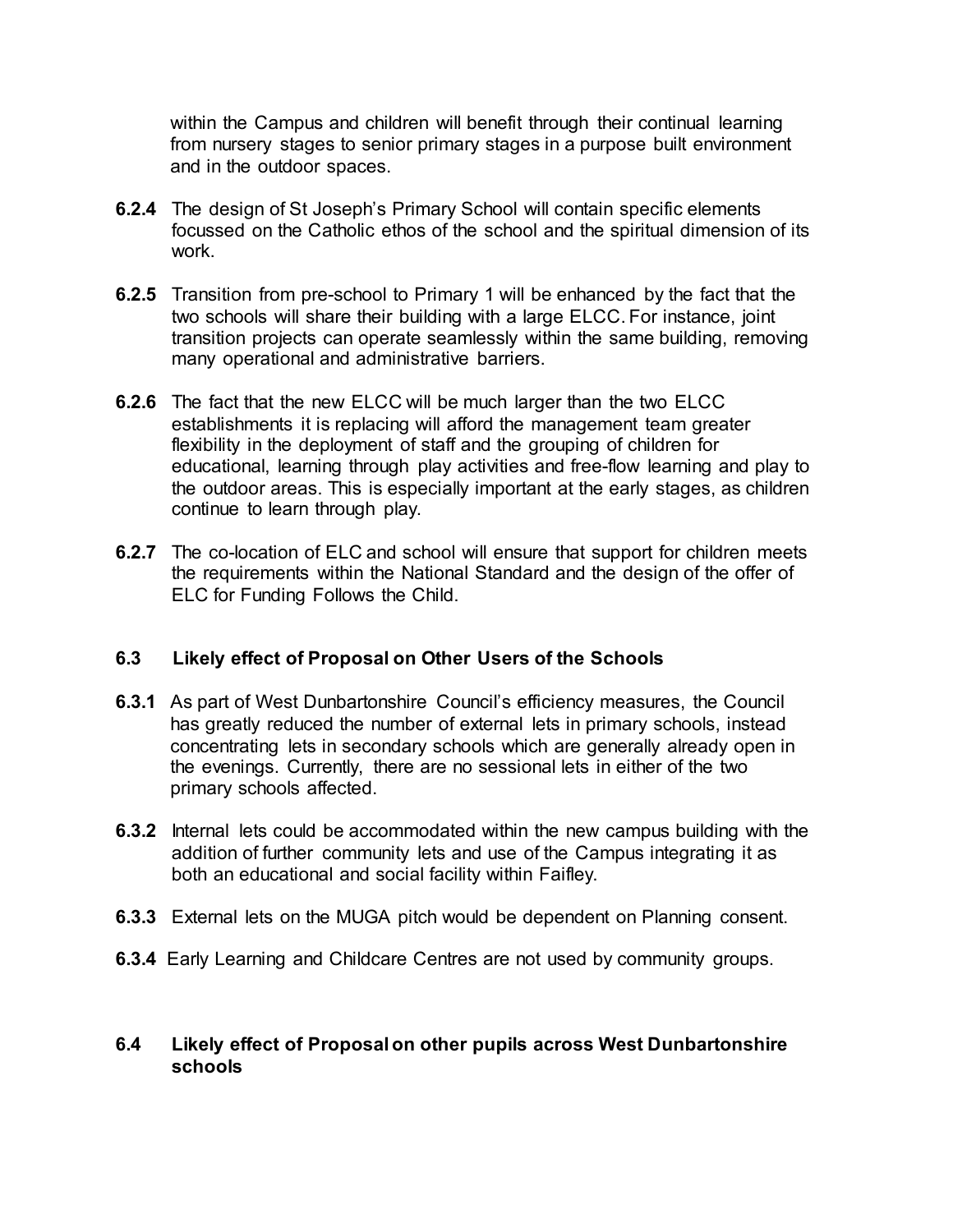- **6.4.1** The likely effect of the proposal on other pupils across West Dunbartonshire Council schools will be minimal. The proposal for the Faifley Campus will assist the Council to direct the Education revenue budget towards learning and teaching resources through the provision of high quality space, rather than supporting higher running and maintenance costs associated with older buildings.
- **6.4.2** The proposal may result in additional placing requests to the new educational facilities and the return of existing catchment pupils for St Joseph's and Edinbarnet Primary Schools. It is anticipated that any additional Placing Requests or return of catchment area pupils will be accommodated within the capacity of the new primary schools.
- **6.4.3** The enhanced facilities will enable improved curriculum planning with the two zoned secondary schools for the campus and aid the transition processes to both schools.

#### **7.0 The Consultation Process**

- **7.1** At its meeting on 22nd September 2021, West Dunbartonshire Council authorised the Chief Education Officer to undertake formal consultation in terms of the Schools (Consultation) (Scotland) Act 2010 in relation to the Proposal specified in section 2 above and the arrangements noted below have been made to discharge that instruction.
- **7.2** The initial aspects of the consultation process are specified in the following table:

| Launch of Statutory Consultation Process     | 30 Sept 2021         |
|----------------------------------------------|----------------------|
| <b>Public Meetings</b>                       | 5 Oct 2021           |
| <b>End of Statutory Consultation Process</b> | 17 Nov 2021          |
| Compilation and issue of Section 8 (1)       |                      |
| information to Education Scotland            | 18-26 Nov 2021       |
| Education Scotland response period           | 29 Nov - 21 Dec 2021 |
| <b>Consultation Report published</b>         | 15 Feb 2022          |
| Outcome of Consultation at committee         | 9 Mar 2022           |
|                                              |                      |

- **7.3** The Proposal Document will be issued by the Chief Education Officer to the consultees included in the following list:
	- Education Scotland:
	- The Archdiocese of Glasgow of the Roman Catholic Church;
	- the Parent Councils of St Joseph's and Edinbarnet Primary Schools;
	- the parents/carers of pupils attending St Joseph's and Edinbarnet Primary Schools, Auchnacraig and Lennox Early Learning & Childcare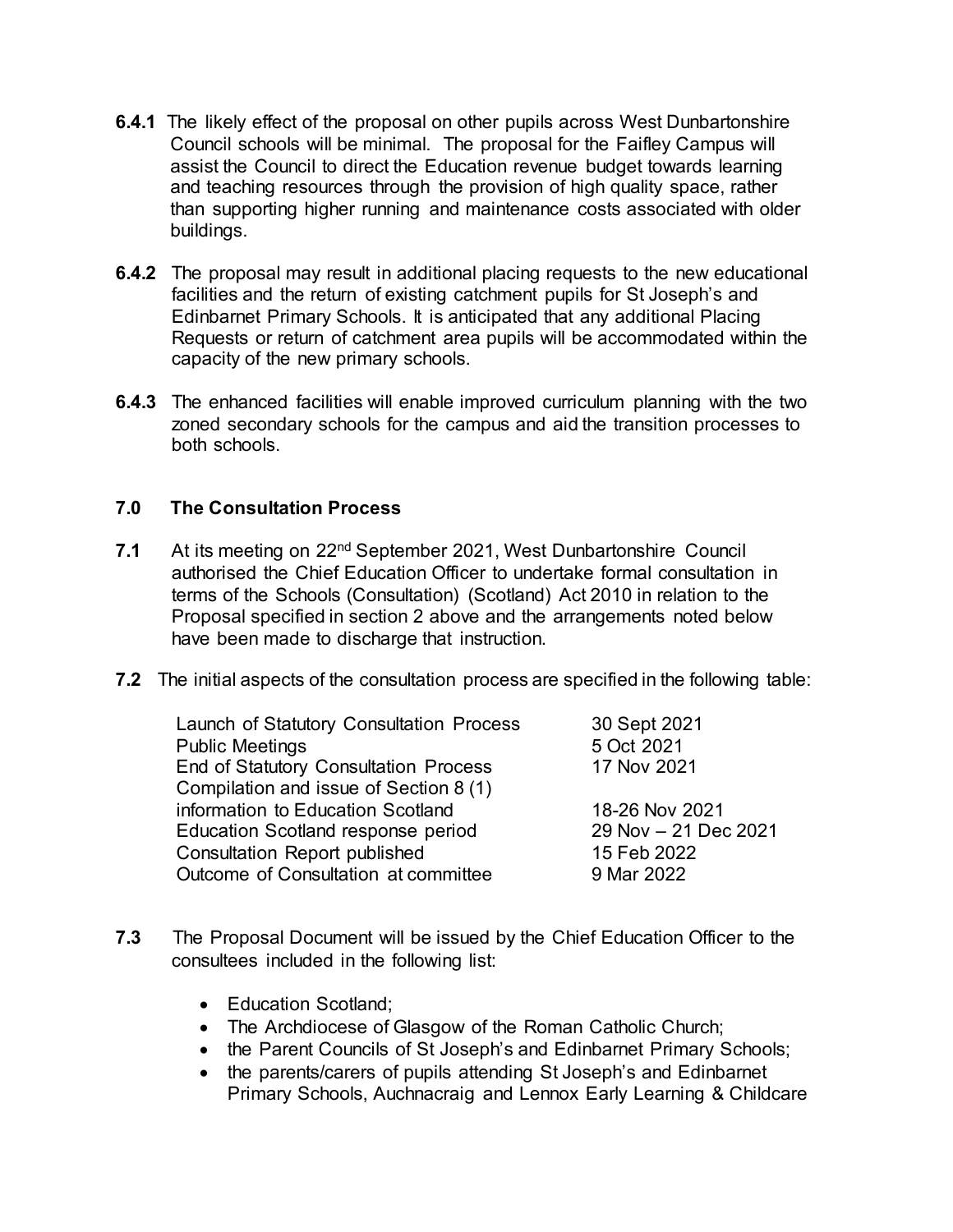Centres;

- the parents/carers of any children expected by West Dunbartonshire Council to attend either St Joseph's and Edinbarnet Primary Schools within two years of the date of publication of this Proposal Document (with that date of publication being defined in the table included in section 7.2 above), including those pupils attending all private and voluntary pre-school nurseries in the Faifley area;
- the Parent Councils of the two associated Secondary Schools (Clydebank High School and St. Peter the Apostle High School)
- the pupils attending St Joseph's and Edinbarnet Primary Schools (insofar as this is possible and taking cognisance of the age and maturity of the pupils);
- the teaching and support staff at St Joseph's and Edinbarnet Primary Schools, Auchnacraig and Lennox Early Learning & Childcare Centres;
- the trade union representatives of the above staff;
- Faifley Community Council;
- user groups or individuals who currently utilise the facilities at St Joseph's and Edinbarnet Primary Schools;
- the constituency MSP;
- the constituency MP; and
- Neighbouring local authorities.
- **7.4** The Proposal Document will also be published on the West Dunbartonshire Council website and copies will also be available from the reception point at the following West Dunbartonshire Council buildings:
	- Edinbarnet Primary School, Faifley Road, Clydebank G81 5BQ
	- St Joseph's Primary School, Faifley Road, Clydebank G81 5EY
	- Auchnacraig ELCC, Faifley Road, Clydebank G81 5BQ
	- Lennox ELCC, Lennox Drive, Clydebank G81 5JY
	- Clydebank Library, Dumbarton Road, Clydebank G81 1XH
	- West Dunbartonshire Council, 16 Church Street, Dumbarton G82 1QL
- **7.5** The Proposal Document can also be made available in alternative formats or in translated form for readers whose first language is not English. Please make contact with West Dunbartonshire Council's Educational Services, 16 Church Street, Dumbarton G82 1QL, Tel: , 01389737391 or e-mail: [educationconsultation@west-dunbarton.gov.uk](mailto:educationconsultation@west-dunbarton.gov.uk)
- **7.6** A public notice to advertise the consultation will be placed in the Dumbarton Reporter and Clydebank Post and the same notice will be displayed on the reception area notice boards in the above noted West Dunbartonshire Council buildings.
- **7.7** Two public meetings will be held on Tuesday 5<sup>th</sup> October 2021 one online at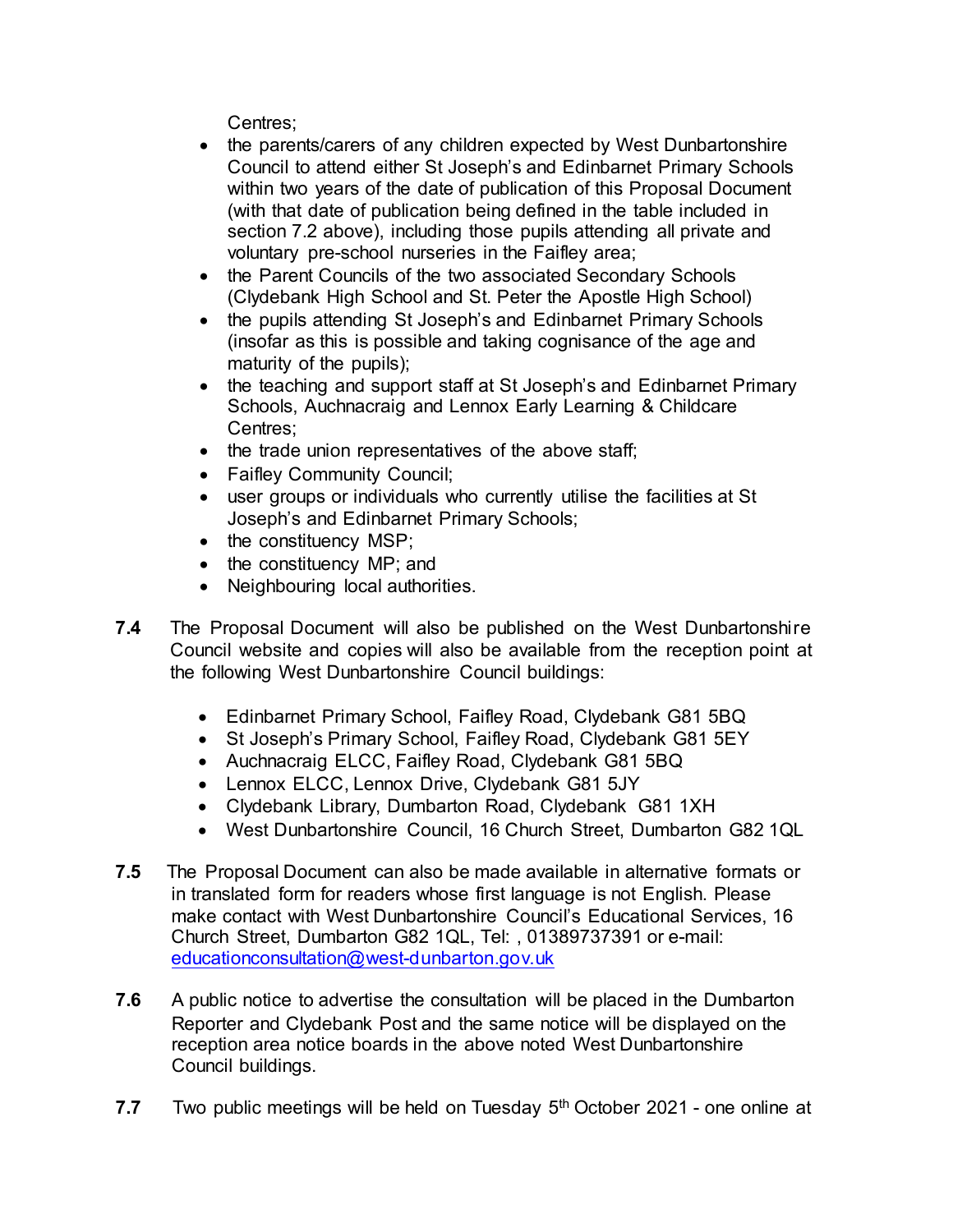4pm and one in-person at St Joseph's Primary School at 7pm, at which representatives of West Dunbartonshire Council's Educational Services Department will be in attendance to present the details of the Proposal, answer questions and record comments/representations from those in attendance at the meeting. Education Scotland will also attend the public meetings.

- **7.8** Comments/representations may also be made by contacting 01389 737391; by email to [educationconsultation@west-dunbarton.gov.uk](mailto:educationconsultation@west-dunbarton.gov.uk) or by writing to the Chief Education Officer at West Dunbartonshire Council, 16 Church Street, Dumbarton G82 1QL. Comments/representations should be received no later than 17<sup>th</sup> November 2021.
- **7.9** At the end of the consultation period, the Chief Education Officer will submit a copy of all written comments/representations, together with oral comments/representations made at the public meeting, to Education Scotland who will prepare a professional and independent report on the educational aspects of the Proposal.
- **7.10** The Chief Education Officer will consider all written and oral comments/representations received in relation to the Proposal which have been received during the consultation period, together with Education Scotland's report, and prepare a Consultation Report.
- **7.11** The Chief Education Officer shall publish the Consultation Report which shall be issued (either in full or as a summary document) to the consultees specified in section 7.3 above; be made available on Council's website; be available in printed format from the reception points at West Dunbartonshire Council buildings specified in section 7.4 above; and be issued to all those who responded and provided contact details through the consultation process.
- **7.12** The Consultation Report shall be published to allow a period of no less than 3 weeks prior to the Council's Decision to either implement or reject the Proposal.
- **7.13** The Chief Education Officer shall immediately notify Scottish Ministers if the Council's Decision is to implement the Proposal which would relocate Edinbarnet Primary School, Auchnacraig & Lennox Early Learning & Childcare Centres to the new site.
- **7.14** Representations (from consultees) can be made to Scottish Ministers within 3 weeks of the Council Decision to request Scottish Ministers 'call-in' the Council Decision.
- **7.15** West Dunbartonshire Council can only implement the Council Decision 6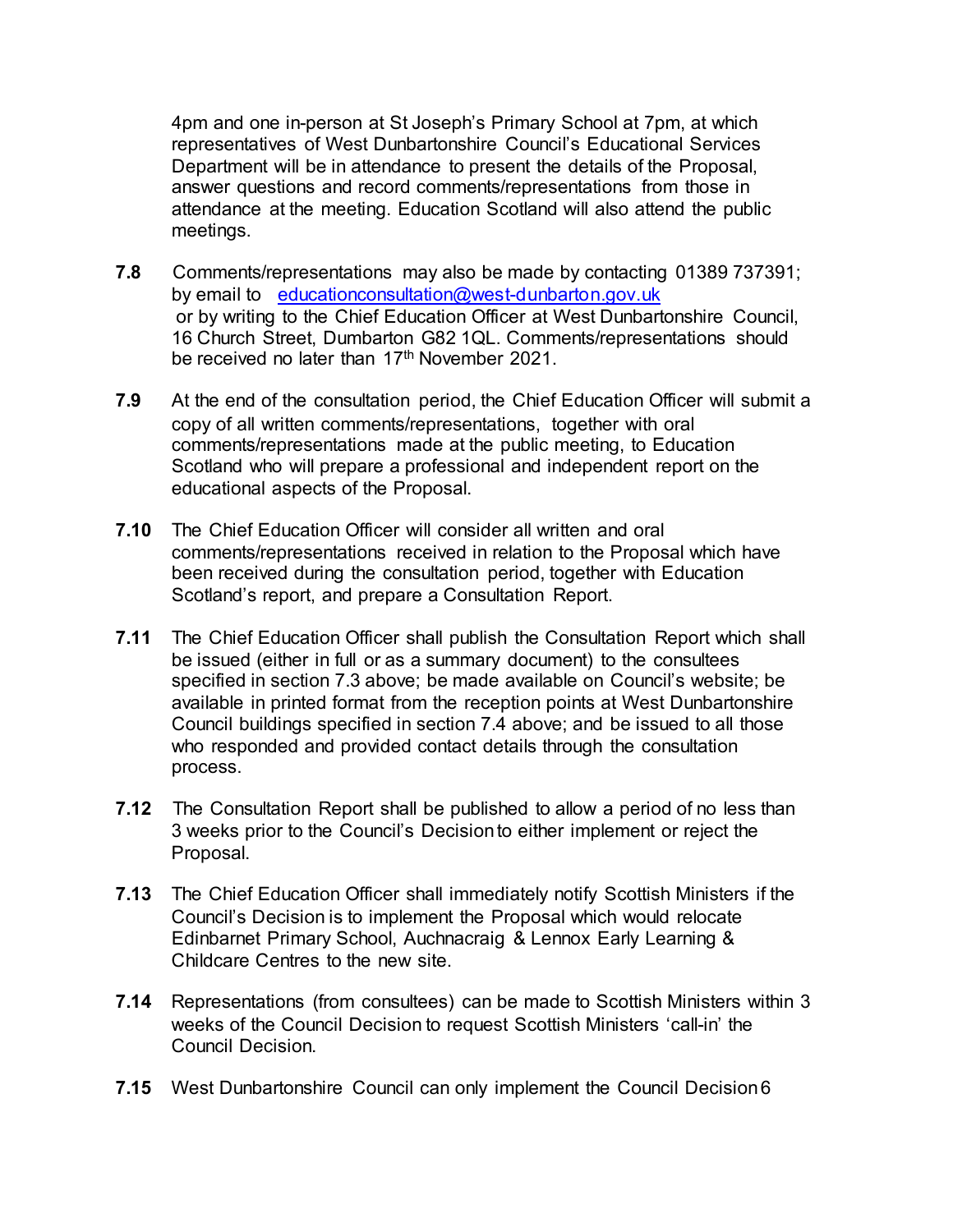weeks after the date of the Council Decision or in the event such earlier notification is received from Scottish Ministers.

**7.16** West Dunbartonshire Council cannot implement the Council Decision if 'called-in' by Scottish Ministers during the 6 week period after the Council Decision and Scottish Ministers will then adopt the position of making the decision to either implement or reject the Proposal.

## **7.17 The proposal questions are as follows:**

Are you in favour of the proposal to co-locate Edinbarnet Primary School, St Joseph's Primary School, St Joseph's Rainbow Base and a new Early Learning and Childcare Centre comprising Auchnacraig & Lennox ELCCs on the St Joseph's site? Yes / No

Consultees may also wish to provide reasons for their opinions.